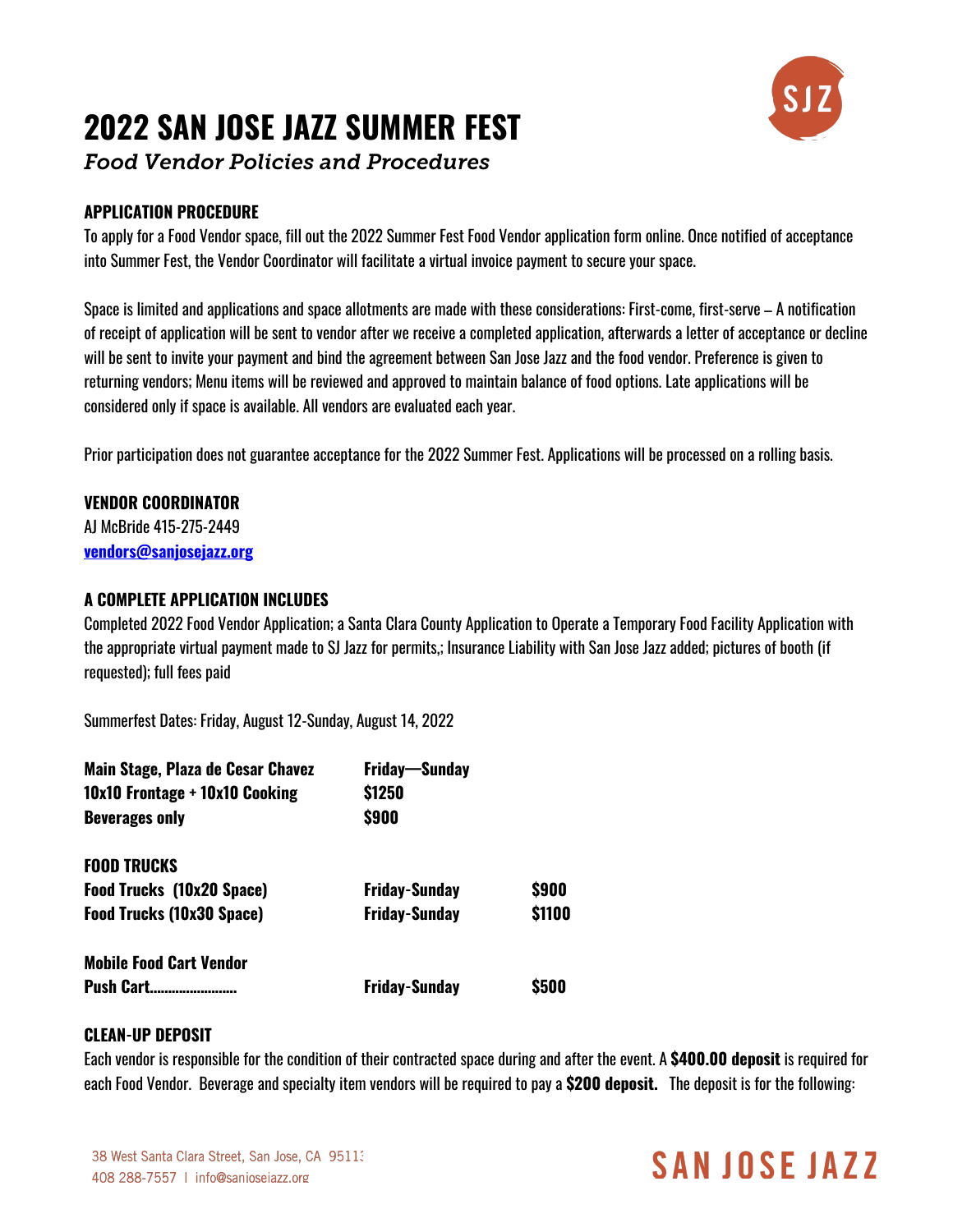

\$300.00 for cleaning and \$100 for adhering to the policy of using all compostable materials. The deposit will be processed 60 days after the completion of the Summer Fest and will be returned if your booth area is left clean and you used all compostable materials.

\*The Fest Committee reserves the right to adjust pricing for all booths.

Payments will be processed through the Vendor Coordinator via credit card/virtual invoice

### **TICKETS**

All Food Vendors receive six tickets per booth for Friday-Sunday. Additional tickets are \$10 per ticket, per day.

### **PARKING**

There is no Summer Fest parking provided for Vendors. Vendors will be required to find parking at nearby lots.

### **HEALTH PERMITS**

Health permits are required for all Food Vendors.

Health Permit application and payment must be included with application payment.

| <b>PERMIT TYPES</b><br><b>FOOD VENDOR CATEGORIES</b> | <b>FEE</b>                   |
|------------------------------------------------------|------------------------------|
| Risk Category 1 (RC1) Low Risk                       | S123.00                      |
| Risk Category 2 (RC2) Moderate Risk                  | J \$ 159.00<br>\$196 (20x10) |
| Risk Category 3 (RC3) High Risk                      | J \$ 186.00                  |

# **CANCELLATION POLICY**

In order to qualify for a refund, cancellation requests must be received in our office in writing no later than July 20, 2022. Refund checks will be processed 30 days after the closing date of the 2022 Summer Fest. There will be no refunds given for cancellations after July 20, 2022.

# **ITEMS FOR SALE**

Only items that are pre-approved by San Jose Jazz may be sold at Summer Fest, and Food vendors may not sell bottled beverages. Limited exceptions are made for squeezed lemonade vendors and other hand-made beverages, per approval by vendor coordinator. Food vendors found selling non-approved food or beverage items may be asked to leave Summer Fest and will forfeit any refund.

# **TRADEMARK**

San Jose Jazz in any form reserves the exclusive right to the use of its names, logo and symbol thereof.

# **FLYERS**

Unless otherwise pre-authorized, San Jose Jazz does not permit, within the Summer Fest boundaries, any distribution of printed materials. Sampling, hawking, panhandling or soliciting.

# **SANJOSE JAZZ**